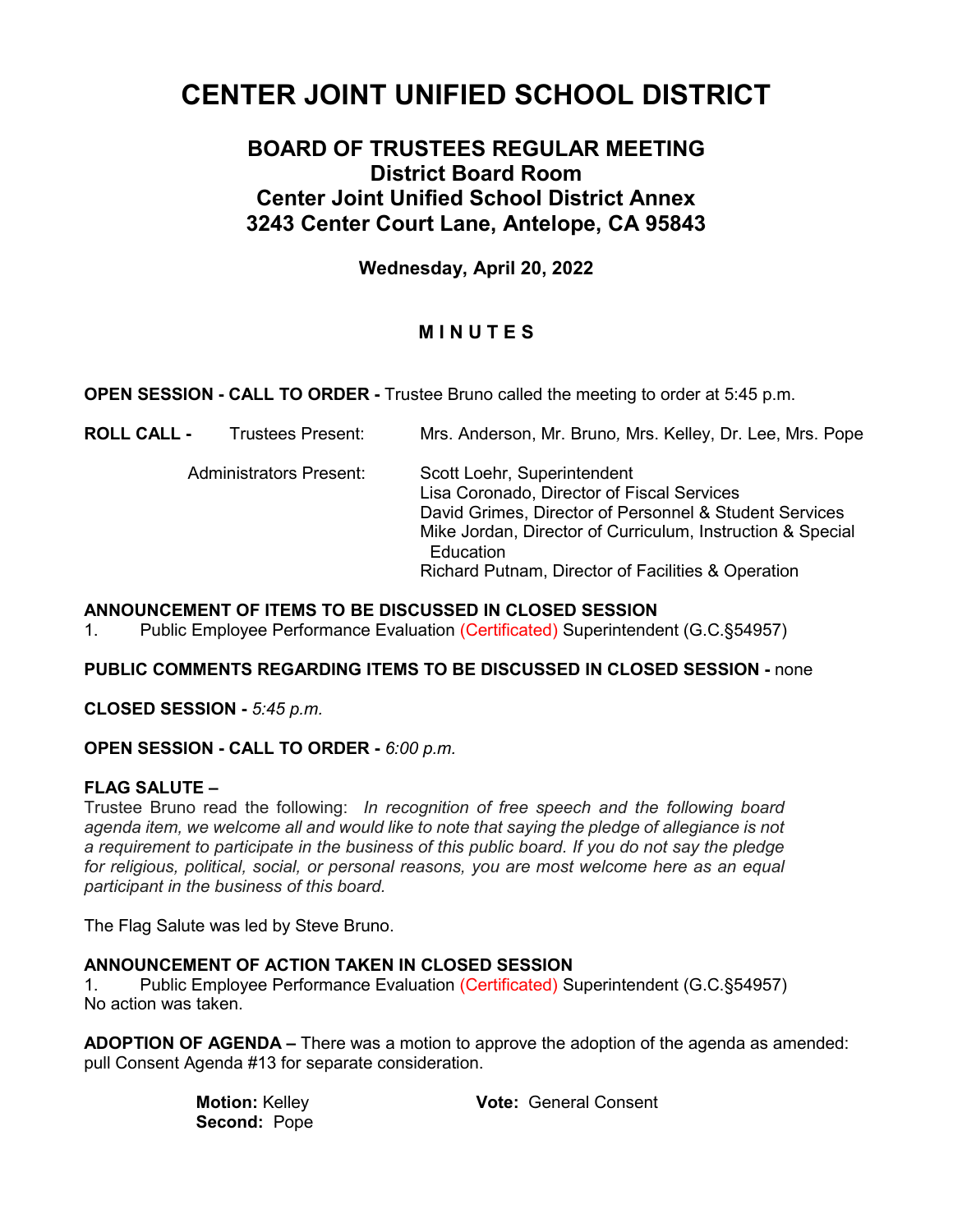#### **ORGANIZATION REPORTS**

1. CUTA –Venessa Mason, President, noted that they had their Rep. meeting today; all sites talked about field trips. It's exciting that some things are getting back to normal: fields trips are being taken, lots of retirements are happening and life is going on. We are counting down the days of the school year and looking forward to summer school starting in June.

2. CSEA – Niesha Harris Knott, President, noted that the classified staff thanks the district for the opportunity to earn double pay to work summer school this year.

#### **REPORTS/PRESENTATIONS**

**1. Williams Uniform Complaint Quarterly Reporting** - Mike Jordan, Director of Curriculum, Instruction and Special Education, reported that there was nothing to report.

#### **COMMITTEE UPDATES**

**1. Curriculum, Instruction & Special Education Update** – Mike Jordan, Director of Curriculum, Instruction and Special Education, gave updates on the following:

- noted that he would defer his report to Business Item C on the agenda.

**2. Facilities Update** – Richard Putnam, Director of Facilities, gave updates on the following:

- a new roof on the building and fresh paint on the CHS property

- ground breaking for Rex Fortune school site

- construction is moving on as planned

#### **COMMENTS FROM THE AUDIENCE REGARDING ITEMS NOT ON THE AGENDA**

In person Public Comments:

- Sophia Ugarkovich, program advisor for Los Rios Educational Talent Search, briefly talked about the programs they offer.

Public Comments through Zoom:

- Ms. Conner, asked if the elementary schools could move their Open House to earlier in the school year, preferably before December.

#### **CONSENT AGENDA**

- 1. Approved Adoption of Minutes from March 16, 2022 Regular Meeting
- 2. Approved Policy Deletions as Recommended by CSBA
- 3. Approved Policy Number Changes as Recommended by CSBA
- 4. Approved Policy Title Changes as Recommended by CSBA
- 5. Approved Classified Personnel Transactions
- 6. Approved Certificated Personnel Transactions<br>7. Ratified 21/22 Individual Service Agreements:
- Ratified 21/22 Individual Service Agreements:
	- ISA 44 Journey Academy/TLC Child & Family Services
	- ISA 45,46,47 Meladee McCarty, OI Specialist
	- **ISA 48** Easter Seals<br> **ISA 24** Sierra Foothil
		- Sierra Foothills Academy (amendment)
- 8. Ratified Memorandum of Agreement with San Juan Unified School District for Special Education Services
- 9. Ratified Professional Service Agreement: Jamie Holmes, ATX Learning Group
- 10. Ratified Professional Service Agreement: Judy Eldridge, ATX Learning Group
- 11. Approved Memorandum of Understanding with ASSIST Team LLC for Structured Sports Development Program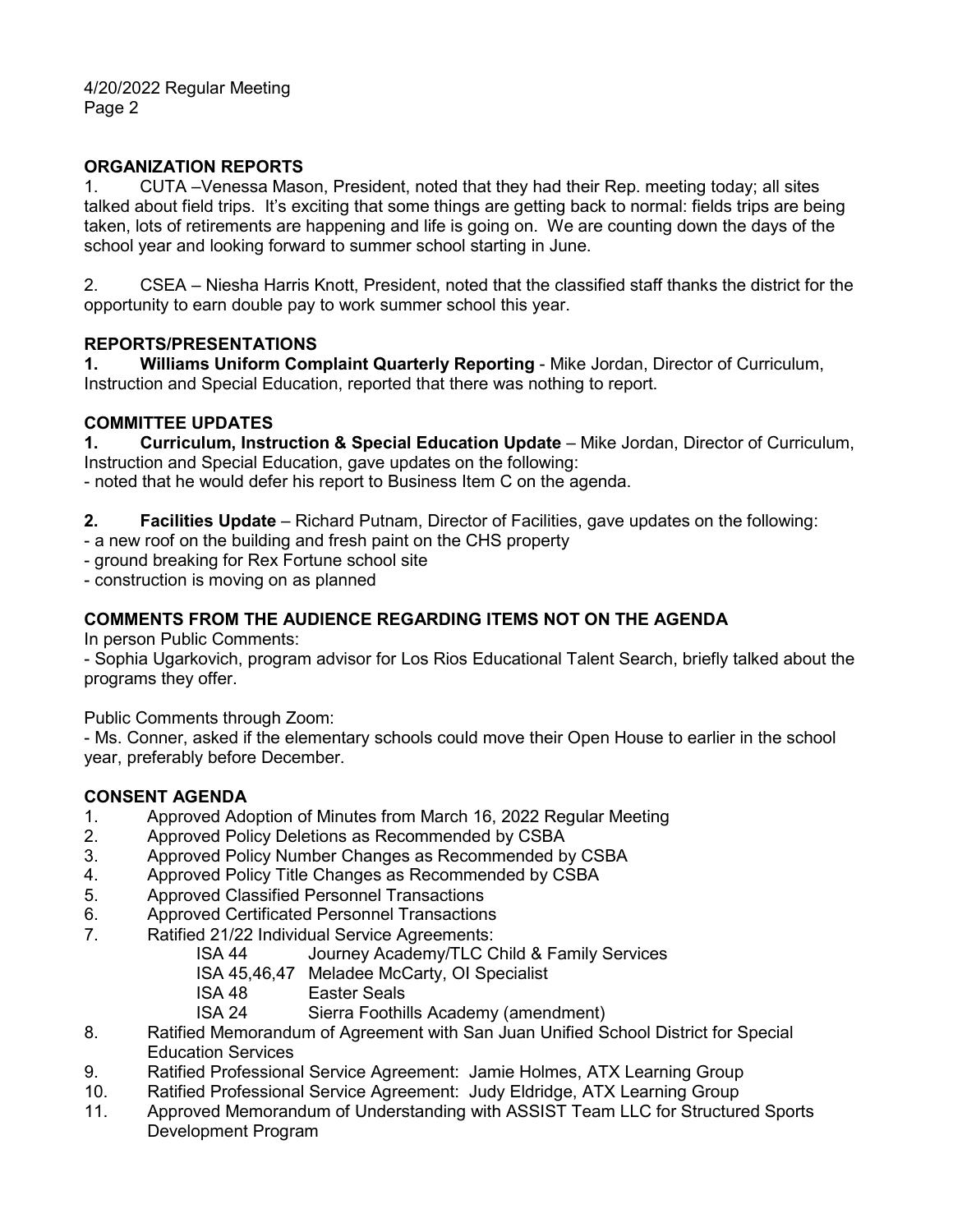4/20/2022 Regular Meeting Page 3

#### **CONSENT AGENDA (continued)**

- 12. Ratified Agreement for Placer County Office of Education Consulting Services for PBIS **Training**
- 13. *This item was pulled for separate consideration.*
- 14. Ratified Instructional Services Agreement with Sierra College for Dual Credit Enrollment Courses, 2021/2022
- 15. Approved Magic/Science Assembly Spinelli
- 16. Approved Memorandum of Understanding with Sierra Nevada Journeys Spinelli
- 17. Approved Amendment #1 Consulting Services Agreement By and Between ATI-AC Martin, Inc. and Center Joint Unified School District for the Rex Fortune Elementary School Project
- 18. Approved Disposal of Surplus Equipment: 2019 KIA Soul, License # 1615189
- 19. Approved Resolution #21/2021-22: Closing a Fund No Longer Needed
- 20. Approved Payroll Orders: July 2021 March 2022
- 21. Approved Supplemental Agenda (Vendor Warrants): March 2022

**Second:** Lee

**Motion:** Kelley **Vote:** General Consent

#### **CONSENT AGENDA ITEMS PULLED FOR SEPARATE CONSIDERATION**

13. Approved In Class Today Inc. Agreement

Trustee Bruno noted that he has a working relationship with them in his day job. There was a motion to approve this item.

**Second:** Pope **Noes:** None

**Motion:** Kelley **Ayes:** Anderson, Kelley, Lee, Pope **Abstain:** Bruno

#### **INFORMATION ITEMS**

- 1. A-G Completion Improvement Grant Plan
- 2. Upward Board Spring Break College Tour

#### **BUSINESS ITEMS**

**A. APPROVED - Resolution #22/2021-22: Resolution Calling for General District Election - Sacramento County**

There was a motion to approve this item.

Mr. Loehr noted that both Business Item A & B are needed to hold the election for the 3 positions that are up for election in 2022. There were no public comments or board discussion on this item.

**Second:** Kelley

**Motion:** Pope **Vote:** General Consent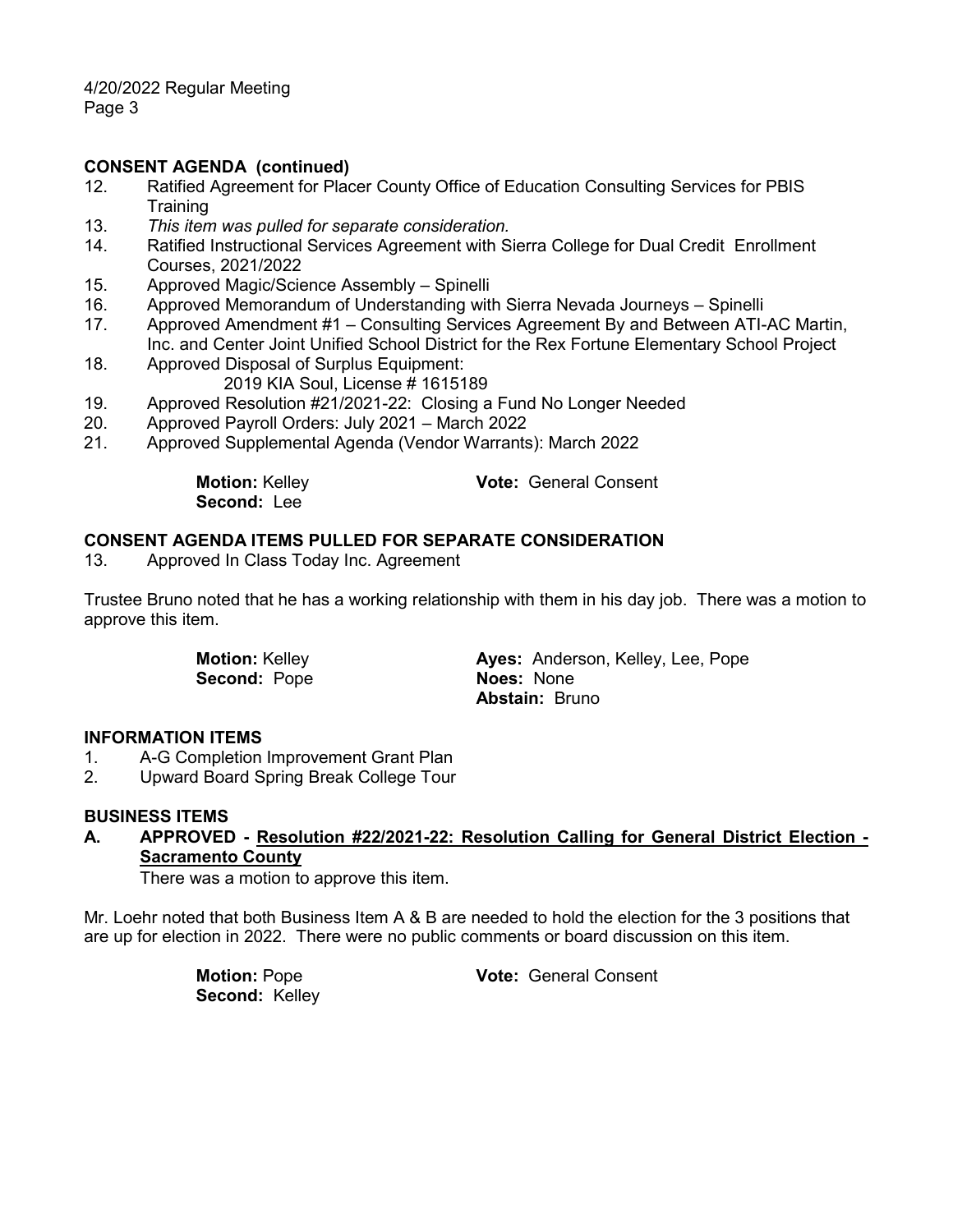#### **BUSINESS ITEMS (continued)**

#### **B. APPROVED - Resolution #23/2021-22: Declaring an Election Be Held in Its Jurisdiction; Requesting the Board of Supervisors to Consolidate This Election with Any Other Election Conducted on Said Date; and Requesting Election Services by the County Clerk - Placer County**

There was a motion to approve this item. There were no public comments or board discussion on this item.

> **Motion:** Kelley **Vote:** General Consent **Second:** Lee

#### **C. Diversity in Elementary Curriculum**

There was a motion to bring this item to the floor.

**Motion:** Kelley **Second:** Lee

Mr. Jordan shared a presentation on the Diversity in the Elementary curriculum in Social Studies. There was Board discussion. It was asked that they review English or Math next.

In person Public Comments:

-James Anderson, parent, thanked Dr. Lee for asking how much is being provided to students and noted that he likes that the board is addressing diversity.

Public Comments through Zoom:

-Ms. Conner thanked Mr. Jordan for the presentation but noted that California could do better.

After further board discussion, it was decided that they will review elementary ELA next month.

#### **D. APPROVED - Board Bylaw 9220 – Governing Board Elections**

There was a motion to approve.

**Motion:** Kelley **Second:** Pope

There were no public comments and no board discussion.

 **Ayes:** Anderson, Bruno, Kelley, Pope **Noes:** None **Abstain:** Lee

#### **E. TABLED - Resolution #24/2021-22: Resolution Continuing Board of Trustees Authority to Hold Virtual Meetings Pursuant to AB 361**

There was a motion to bring this item to the floor.

 **Motion:** Pope **Second:** Anderson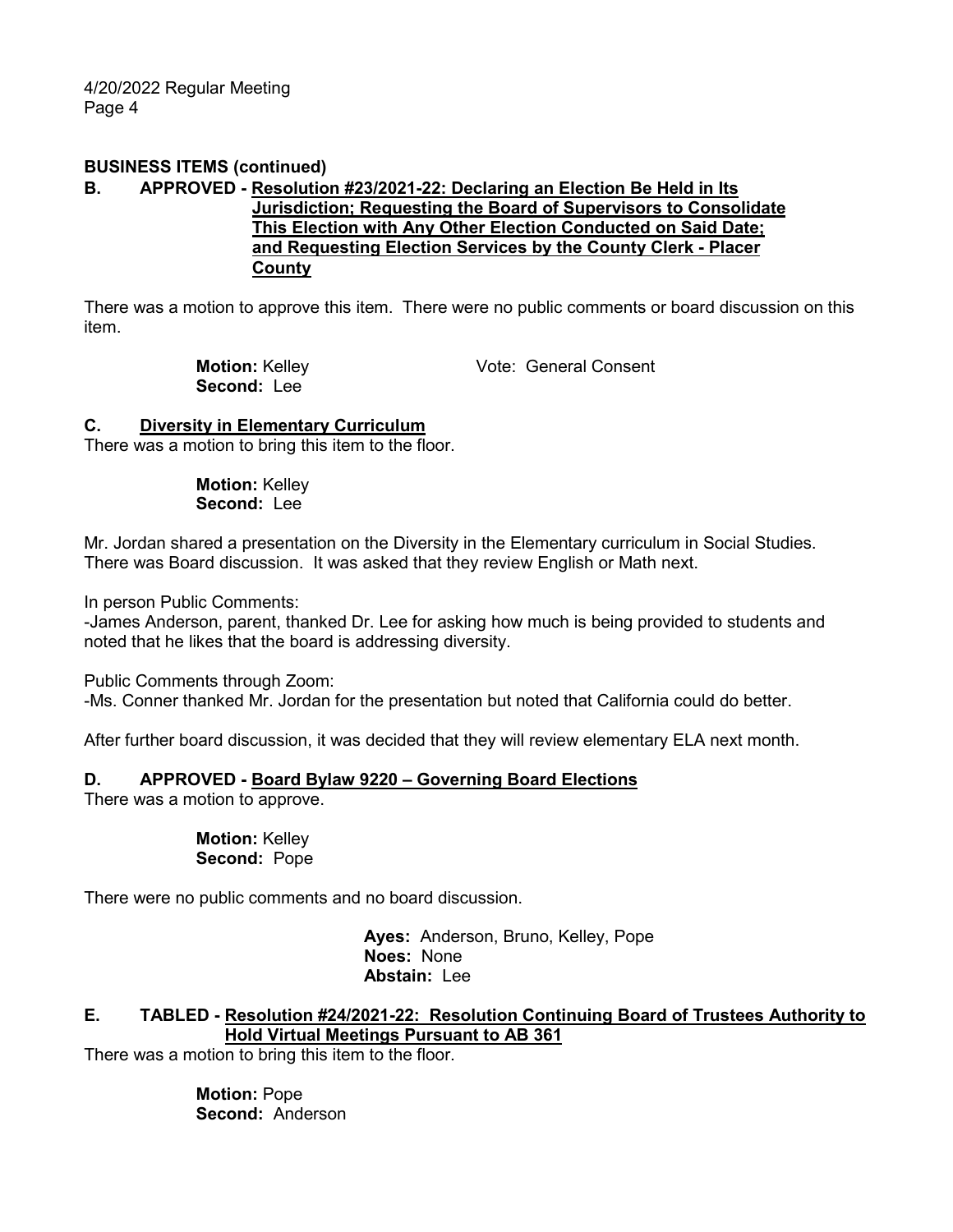4/20/2022 Regular Meeting Page 5

#### **BUSINESS ITEMS (continued)**

In person Public Comments: -James Anderson, parent, asked it could be made a permanent fixture to hold the meetings virtually.

There was Board discussion on this item. There was a motion to approve this item.

| <b>Motion: Kelley</b> | Ayes:                 |
|-----------------------|-----------------------|
| <b>Second: Lee</b>    | <b>Noes: Anderson</b> |

The motion was withdrawn by Trustee Kelley. There was further discussion. There was a motion to Table this item.

> **Motion:** Lee **Vote:** General Consent **Second:** Kelley

#### **BOARD/SUPERINTENDENT REPORTS**

#### **Mrs. Anderson**

-noted that the Rex Fortune Elementary ceremony was amazing; Dr. Fortune did a lot for Center. Noted that she is thankful that we could have this happen while he is still alive.

-is looking forward to the day that this school is opened.

-thanked Mr. Putnam and all of his people that have worked on the process of getting the school built. -thanked Mr. Loehr for his outstanding leadership.

-thanked Carol Hunt for her work as well.

-asked Mr. Jackson when his last day will be.

-noted that the end of the year is coming up on us.

#### **Mrs. Pope**

-attended the Spinelli 9<sup>th</sup> Annual St. Baldrick's event; they raised almost \$10,000 for childhood cancer. -toured Spinelli and North Country.

-went to Antelope HS to see our Big Buddy students play basketball.

-noted that the recognition of MR. Bisho was very impactful.

-congratulated the CHS drama department on their rendition of Rumor.

-attended the Top Ten Dinner.

-went to the Rex Fortune groundbreaking ceremony. Thanked Carol and Angela on their work on this event, thanked the CHS band for attending, thanked Administrators for attending, and thanked Kevin Koons and his staff that helped with setup and take down of the event.

-commented that someone has asked her about district legal fees; she noted that she spoke to Mrs. Coronado and we currently are running a little lower in fees than we have in recent past years (other than 19/20 & 20/21). Noted that anyone can ask Mrs. Coronado questions regarding our finances. -noted that the fun stuff (like field trips) makes her day.

#### **Mrs. Kelley**

-attended the play at CHS.

-attended the Mr. Bisho recognition.

-attended the groundbreaking ceremony.

-attended the Top Ten Dinner.

-is looking forward to Purple Cord coming soon.

-noted that the end of the year is in view.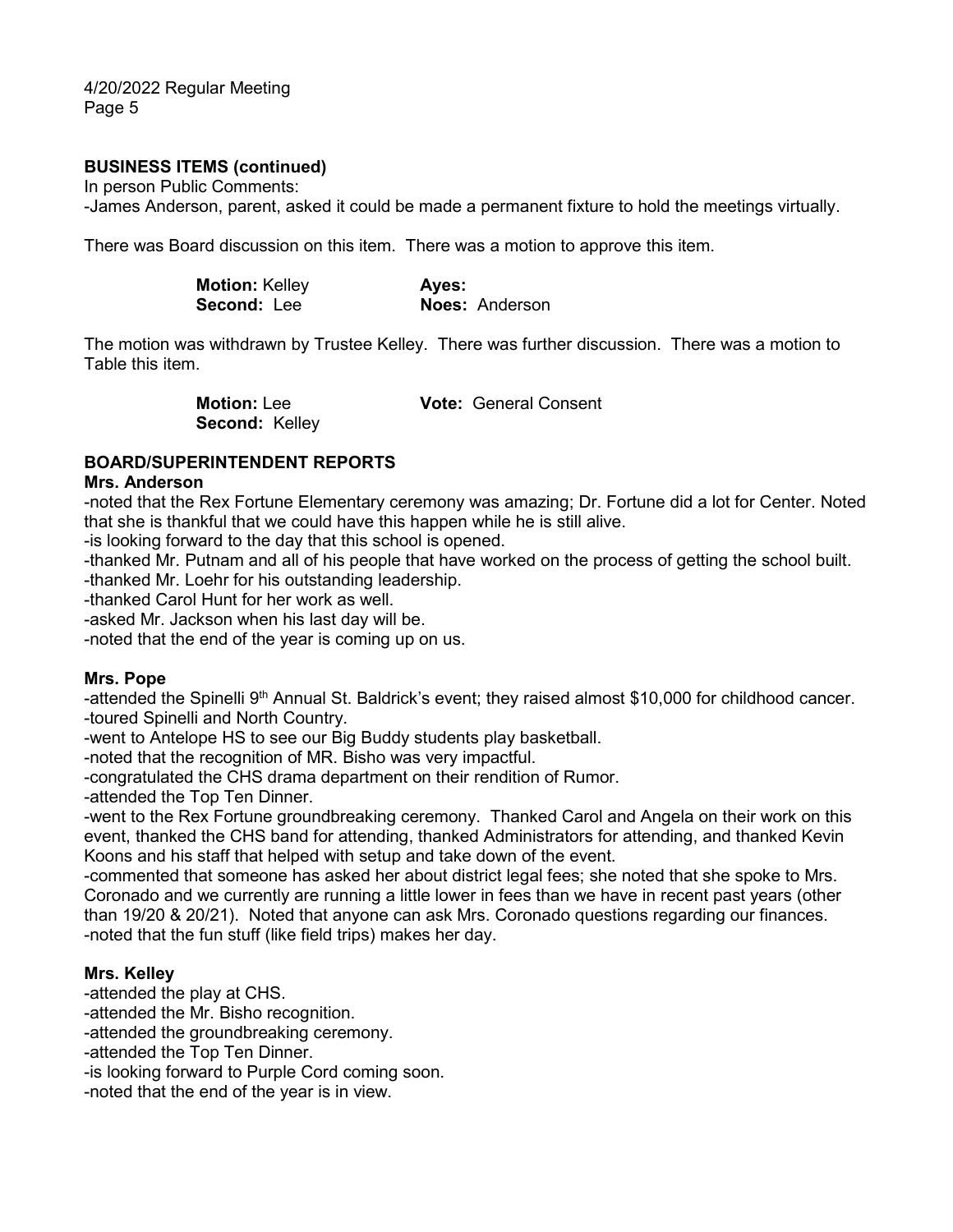## **BOARD/SUPERINTENDENT REPORTS (continued)**

#### **Dr. Lee**

-wished a Happy Arab American Heritage month, Happy Ramadan, Happy Passover, Happy Baisakhi, Happy Purnima Jayanti, Happy Theravada New Year, Happy Easter and Happy Earth Day -thanked school site administrators for ensuring that our Muslim students, faculty and staff in observance of Ramadan are receiving accommodations

-thanked the constituents for raising questions about diversity, equity and inclusion in our schools. -thanked community members that expressed concerns about contradictions in our board policies; she noted that our bylaws do not have term limits for board members and she will be giving a draft resolution to President Bruno and Mr. Loehr, and asked that it be placed on the May agenda. -noted that her next virtual office hours will be Monday, May  $2<sup>nd</sup>$  from 4-5pm; the zoom link can be accessed on the board website.

#### **Mr. Bruno**

-thanked Mr. Jackson for his contributions to the district.

-noted that the dedication ceremony for Mr. Bisho was very moving and powerful, and the play was fun. -noted that the Top Ten Dinner was really powerful.

-noted that he missed the groundbreaking ceremony.

-is looking forward to the Purple Cord ceremony.

-noted that he appreciates the relationship that this district has with its unions.

#### **Mr. Loehr**

-echoed that the events of this last month were fantastic.

-he enjoyed touring at the school sites.

-thanked Carol Hunt for her work on the groundbreaking ceremony; Mark Rosson from CPM said it is the best groundbreaking ceremony he has been to.

-looking forward to graduations and Purple Cord.

-noted that the Top Ten Dinner was fantastic.

-noted that we will need to look into marketing for the district as we move into Roseville.

-thanked Julie Opfer for her years of service.

-thanked Steve Jackson for his years of service.

-is looking forward to end of the year activities.

#### **ADVANCE PLANNING**

- *a. Future Meeting Dates:*
	- *i. Board Workshop: Saturday, April 23, 2022 @ 9:00 a.m. – Center Joint Unified School District, Room 5, 8408 Watt Avenue, Antelope, CA 95843 and/or Virtual*
	- *ii. Regular Meeting: Wednesday, May 18, 2022 @ 6:00 p.m. – Board Room, Center Joint Unified School District Annex, 3243 Center Court Lane, Antelope, CA 95843 and/or Virtual*
- *b. Suggested Agenda Items: -term limits resolution -censure policy discussion*

#### **ADJOURNMENT – 7:53 p.m.**

**Second:** Anderson

**Motion:** Kelley **Vote:** General Consent